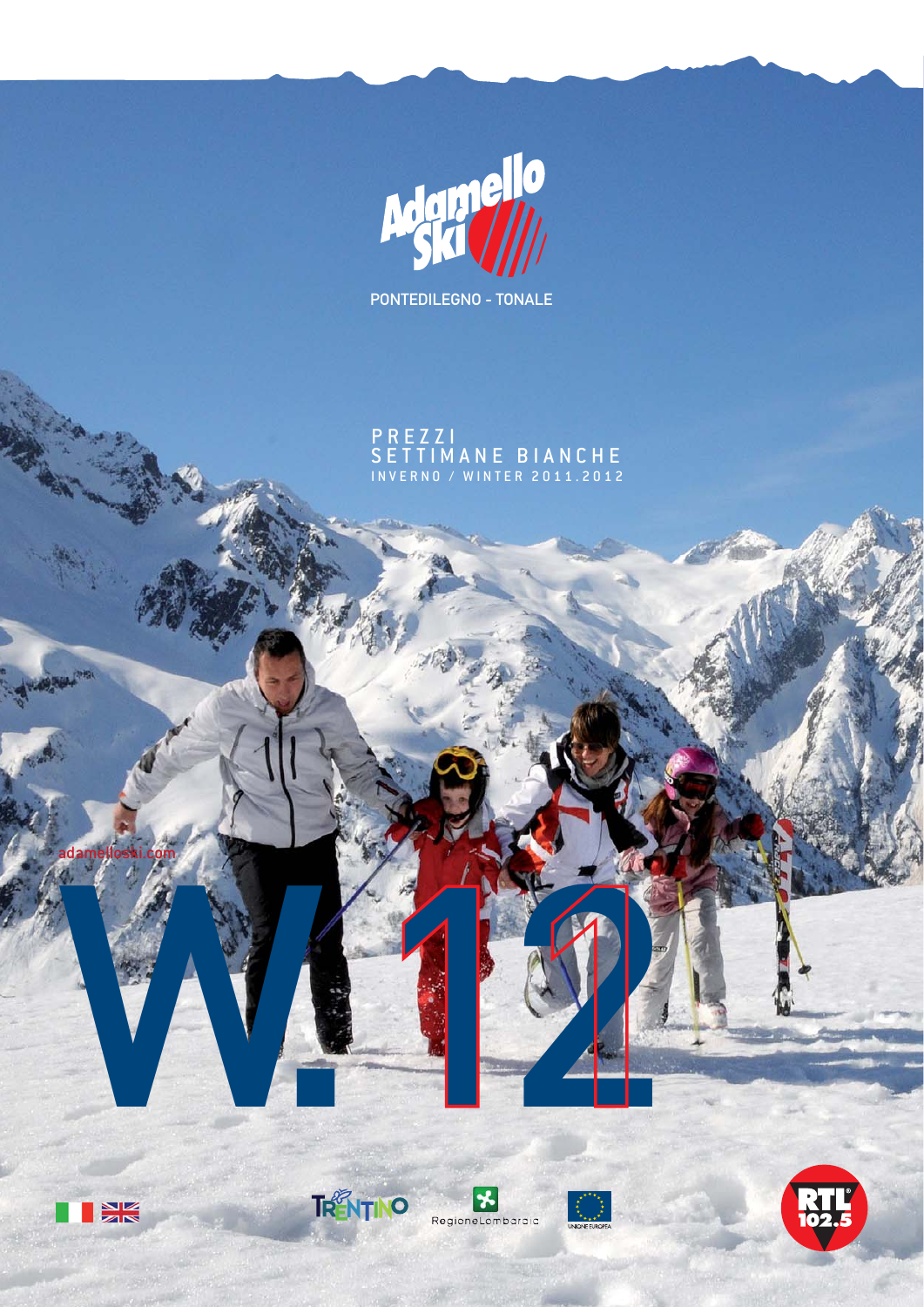## A L L O G G I A N D O N E L L E N O S T R E S T R U T T U R E RICETTIVE, POTRAI SCIARE GRATIS! IF YOU STAY IN ONE OF OUR HOTELS / RESIDENCES,

YOU CAN SKI FREE OF CHARGE!

### SOGGIORNO SKI START / SKI START STAY



Nel periodo 3 - 7 dicembre 2011 i clienti ospiti per 3 giorni negli alberghi / residence del comprensorio sciistico Adamello Ski pagheranno<br>il solo soggiorno al prezzo di listino. Lo skipass 3 giorni "SUPERSKIRAMA DOLOMITI la quale soggiornano. / From 3rd to 7th December 2011, the guests who stay 3 days in one of the hotels / residences of the ski resort will<br>pay only for their hotel bills and they will receive a free 3-day skipass "SUPERSKI skipass offices.

### 03 DICEMBRE – 07 DICEMBRE 2011

|  | 3 giorni Hotel mezza pensione / appartamento |
|--|----------------------------------------------|
|  |                                              |

+ 3 giorni skipass Superskirama

da  $\in$  214 per persona in Hotel\*\*\*

da € 234 per persona in Hotel\*\*\*s

da € 254 per persona in Hotel\*\*\*\*

 $da \in 145$  per persona in appartamento BILO 4 pax (min. 3 pax)

| EMDRE ZUTT                                                      |
|-----------------------------------------------------------------|
| 3 days HB in Hotel / apartment<br>+ 3 days skipass Superskirama |
| from $\in$ 214 per person in Hotel***                           |
| from $\in$ 234 per person in Hotel***s                          |
| from $\in$ 254 per person in Hotel****                          |
| from $\in$ 145 per person in apartment BILO 4 (min. 3 pa        |

### SETTIMANE ADAMELLO FREE / ADAMELLO FREE WEEKS



Nelle settimane 3 - 11 dicembre 2011, 14 – 22 aprile 2012 e 21 – 29 aprile 2012, i clienti ospiti per 7 giorni negli alberghi / residence del comprensorio sciistico Adamello Ski pagheranno il solo soggiorno al prezzo di listino. Lo Skipass 6 giorni "ADAMELLO SKI" di libera circolazione sugli impianti sarà gratuito. L'offerta è valida per i clienti individuali che si presenteranno negli uffici skipass con voucher della struttura<br>presso la quale soggiornano. / In the weeks from 3rd to 11th December 2011, f the guests who stay 7 days in one of the hotels / residences of the ski resort will pay only for their hotel bills and they will receive a free<br>6- day skipass "ADAMELLO SKI", which is valid for all the lifts and slopes of show the hotel / residence voucher at one of our skipass offices.

#### 03 DICEMBRE - 11 DICEMBRE 2011 14 APRILE - 29 APRILE 2012

7 giorni Hotel mezza pensione / appartamento

+ 6 giorni skipass Adamello Ski

- da € 383 per persona in Hotel\*\*\*
- da € 418 per persona in Hotel\*\*\*s
- da  $\in$  453 per persona in Hotel\*\*\*\*
- da  $\in$  227 per persona in appartamento BILO 4 pax (min. 3 pax)

7 days HB in Hotel / apartment

+ 6 days skipass Adamello Ski from  $\in$  383 per person in Hotel\*\*\*

from  $\in$  418 per person in Hotel\*\*\*s

from  $\in$  453 per person in Hotel\*\*\*\*

from  $\in$  227 per person in apartment BILO 4 (min. 3 pax)

## SETTIMANE FREE SKI / FREE SKI WEEKS



Nelle settimane 10 – 18 dicembre 2011 e17 – 25 dicembre 2011, 24 marzo – 01 aprile 2012, i clienti ospiti per 7 giorni negli alberghi/ residence del comprensorio sciistico Adamello Ski pagheranno il solo soggiorno al prezzo di listino. Lo Skipass 6 giorni "SUPERSKIRAMA<br>DOLOMITI ADAMELLO – BRENTA" di libera circolazione sugli impianti sarà gratuito. L'offert teranno negli uffici skipass con voucher della struttura presso la quale soggiornano. / In the weeks from 10th to 18th December 2011, 17th<br>to 25th December 2011, from 24th March to 1st April 2012, the guests who stay 7 da will pay only for their hotel bills and they will receive a free 6- day skipass "SIUPERSKIRAMA DOLOMITI ADAMELLO BRENTA", which is valid<br>for all the lifts and slopes of the ski area. In order to get the free skipass, it is our skipass offices.

#### 10 DICEMBRE - 25 DICEMBRE 2011

| 7 giorni Hotel mezza pensione / appartamento<br>+ 6 giorni skipass Superskirama | 7 days HB in Hotel / apartment<br>+ 6 days skipass Superskirama |
|---------------------------------------------------------------------------------|-----------------------------------------------------------------|
| da $\in$ 400 per persona in Hotel***                                            | from $\in$ 400 per person in Hotel***                           |
| da $\in$ 435 per persona in Hotel***s                                           | from $\in$ 435 per person in Hotel***s                          |
| da $\in$ 470 per persona in Hotel****                                           | from $\in$ 470 per person in Hotel****                          |
| da $\in$ 240 per persona in appartamento BILO 4 pax $_{\sf (min.3\,pas)}$       | from $\in$ 240 per person in apartment BILO 4 (min. 3 pax)      |

#### 24 MARZO - 01 APRILE 2012

| 7 giorni Hotel mezza pensione / appartamento<br>+ 6 giorni skipass Superskirama | 7 days HB in Hotel / apartment<br>+ 6 days skipass Superskirama |  |
|---------------------------------------------------------------------------------|-----------------------------------------------------------------|--|
| da $\in$ 455 per persona in Hotel***                                            | from $\in$ 455 per person in Hotel***                           |  |
| da $\in$ 490 per persona in Hotel***s                                           | from $\in$ 490 per person in Hotel***s                          |  |
| da $\in$ 546 per persona in Hotel****                                           | from $\in$ 546 per person in Hotel****                          |  |
| da $\in$ 260 per persona in appartamento BILO 4 pax (min. 3 pax)                | from $\in$ 260 per person in apartment BILO 4 (min. 3 pax)      |  |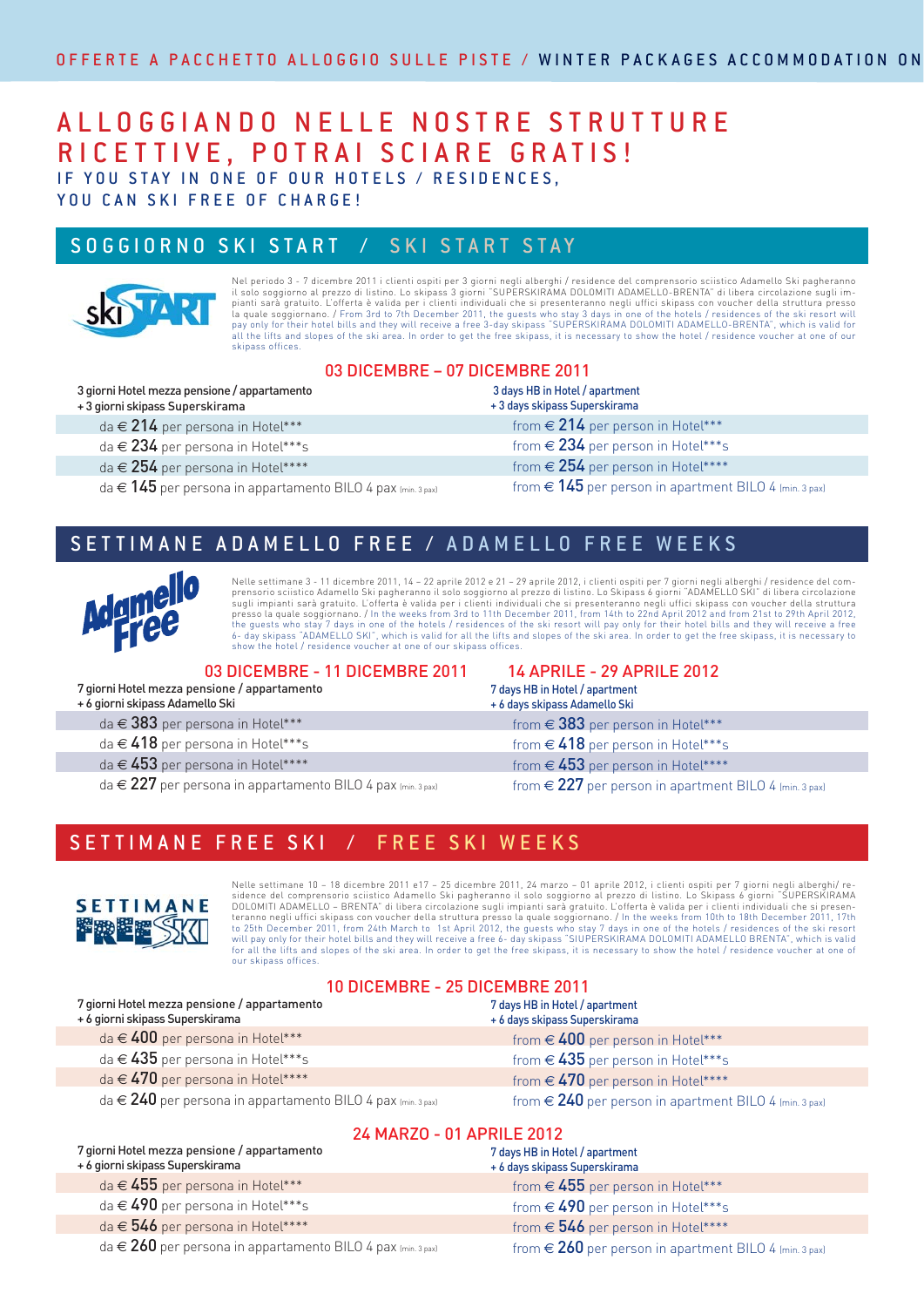

# SPECIALE WEEK END SPECIAL WEEKENDS

### WEEK END PRIMA NEVE / SKI OPENING WEEKENDS

18 NOVEMBRE - 20 NOVEMBRE 2011 25 NOVEMBRE - 27 NOVEMBRE 2011 16 DICEMBRE - 18 DICEMBRE 2011

2 giorni Hotel mezza pensione + 2 giorni skipass Adamello Ski

- da  $\in$  155 per persona in Hotel\*\*\*
- da  $\in$  167 per persona in Hotel\*\*\*s

da  $\in$  175 per persona in Hotel\*\*\*\*

2 days HB in Hotel + 2 days skipass Adamello Ski

- from  $\in$  155 per person in Hotel\*\*\* from  $\in$  167 per person in Hotel\*\*\*s
	- from  $\in$  175 per person in Hotel\*\*\*\*

## WEEK END NATALE / CHRISTMAS WEEKEND

#### 23 DICEMBRE - 26 DICEMBRE 2011

| 3 giorni Hotel mezza pensione + 3 giorni skipass Adamello Ski | 3 days HB in Hotel + 3 days skipass Adamello Ski |
|---------------------------------------------------------------|--------------------------------------------------|
| da $\in$ 265 per persona in Hotel***                          | from $\in$ 265 per person in Hotel***            |
| da $\in$ 286 per persona in Hotel***s                         | from $\in$ 286 per person in Hotel***s           |
| da $\in$ 316 per persona in Hotel****                         | from $\in$ 316 per person in Hotel****           |
|                                                               |                                                  |
| 4 giorni Hotel mezza pensione + 4 giorni skipass Adamello Ski | 4 days HB in Hotel + 4 days skipass Adamello Ski |
| da $\in$ 350 per persona in Hotel***                          | from $\in$ 350 per person in Hotel***            |
| da $\in$ 378 per persona in Hotel***s                         | from $\in$ 378 per person in Hotel***s           |
| da $\in$ 418 per persona in Hotel****                         | from $\in$ 418 per person in Hotel****           |



# SETTIMANE ADAMELLO SPECIAL SPECIAL ADAMELLO WEEKS

### SETTIMANA SPECIALE / SPECIAL WEEK

#### 07 GENNAIO - 15 GENNAIO 2012

| 7 giorni Hotel mezza pensione + 6 giorni skipass Adamello Ski | 7 d |
|---------------------------------------------------------------|-----|
| da $\in$ 421 per persona in Hotel**                           |     |
| da $\in$ 488 per persona in Hotel***                          |     |
| da $\in$ 510 per persona in Hotel***s                         |     |
| da $\in$ 562 per persona in Hotel****                         |     |

lays HB in Hotel + 6 days skipass Adamello Ski from  $\in$  421 per person in Hotel\*\* from  $\in$  488 per person in Hotel\*\*\* from  $\epsilon$  510 per person in Hotel\*\*\*s from  $\in$  562 per person in Hotel\*\*\*\*

## SETTIMANA SPECIALE MARZO / MARCH SPECIAL WEEK

#### 17 MARZO - 25 MARZO 2012

| 7 giorni Hotel mezza pensione + 6 giorni skipass Adamello Ski | 7 days HB in Hotel + 6 days skipass Adamello Ski |
|---------------------------------------------------------------|--------------------------------------------------|
| da $\in$ 421 per persona in Hotel** $^*$                      | from $\in$ 421 per person in Hotel**             |
| $da \in 488$ per persona in Hotel***                          | from $\in$ 488 per person in Hotel***            |
| da $\in$ 510 per persona in Hotel***s                         | from $\in$ 510 per person in Hotel***s           |
| da $\in$ 562 per persona in Hotel****                         | from $\in$ 562 per person in Hotel****           |